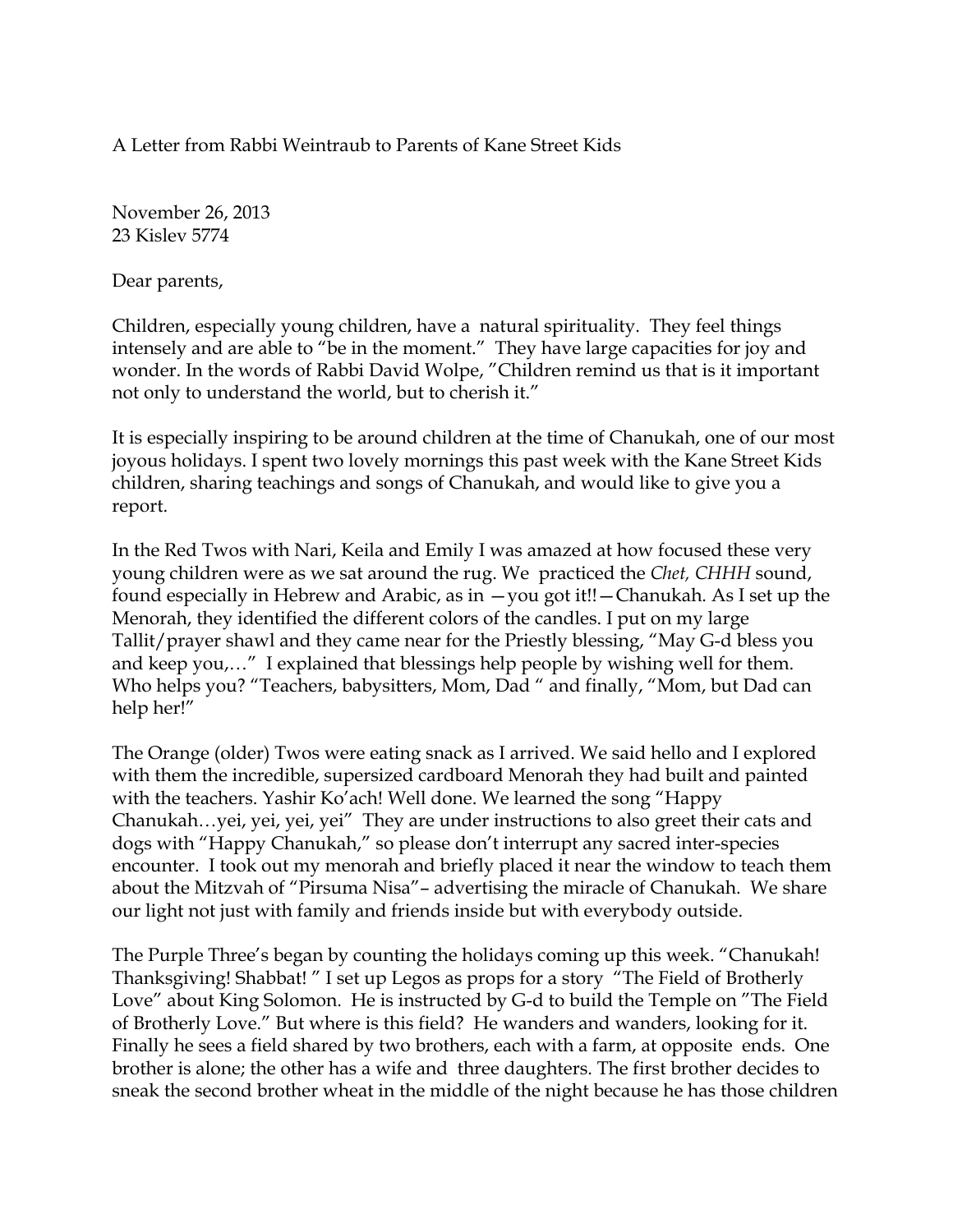to support. The second brother decides to sneak wheat to the first because he is lonely. Of course they return after their missions and see that their own stock of wheat is not diminished. So they go back again, and back again and back again, all night long. Because of the darkness they don't see each other as they cross the field. Sun rises and they finally see each other, realize what has been happening, laugh and embrace. King Solomon who has witnessed all of this now knows that he has found The Field of Brotherly Love, and builds the Temple there. The story involves furiously whipping the Lego block brothers and grain back and forth across the field, and the kids love it

With the Green Threes, we talked about the oil which was good for one night but lasted for eight. This teaches us that you should never give up, never say that I'm too small to do something. I shared the story of the "Apple Tree's Discovery." An apple tree is feeling bad, because it looks up at night at the oak trees which surround it and sees that their branches are so high that the stars appear to touch them. The apple tree is jealous and sad because it wants the stars to touch its branches. So it mopes through winter, spring, and finally summer. One summer day a strong wind shakes its branches and one apple falls to the ground and splits in half. The apple tree sees that indeed there has been a star inside its fruit all the time. (You can show this at home with a knife.)

This story brought up their experiences at night, a huge preoccupation of three year olds. Many said that at night they keep their door open a little and/or have a night life. It is now my sad duty to report that three children indicated that their night lights were broken. Come on, Moms and Dads! Get crackin'!

With Joanna, Priscilla and the Yellow Pre-Ks, I shared the story of Judah Macabee and his band of freedom lovers who saved the Jews. The Macabees were led by a group of brothers so we talked about how you should love everybody but you're especially close with your family. I again shared the story of The Field of Brotherly Love. The Jews of this story lived in Israel. Where do Jews live today, I wondered. "California! Texas! Brooklyn! Mexico! Montreal!" We learned a special Chanukah song in Ladino, "Uno Candelika," a mixture of Spanish and Hebrew spoken by Sephardic Jews in Mediterranean cultures.

The kids in Blue Pre-Ks were proudly dressed in their pilgrim hats when I entered. We got into a discussion about noticing what is special about other people. I asked them what they thought I did when I got up that morning. "Work," "get dressed," "brush your teeth," "eat breakfast," "put on your Kippah." I told them yes, but I also prayed. The Talmud, an important Jewish book, says that one should not say morning prayers until the night is over and day has started. How do know when night is over. I asked them. "When Mom and Dad wake me up!" "When I wake them up!" (What's the split? I took a vote. Three are awakened by Mom and Dad, and eleven wake you up.) The Rabbis in the Talmud first propose other criteria: When you can distinguish your field from your neighbor's, when you can make out different kinds of animals, when you can see the different colors of a flower. But the answer that wins is when you can identify